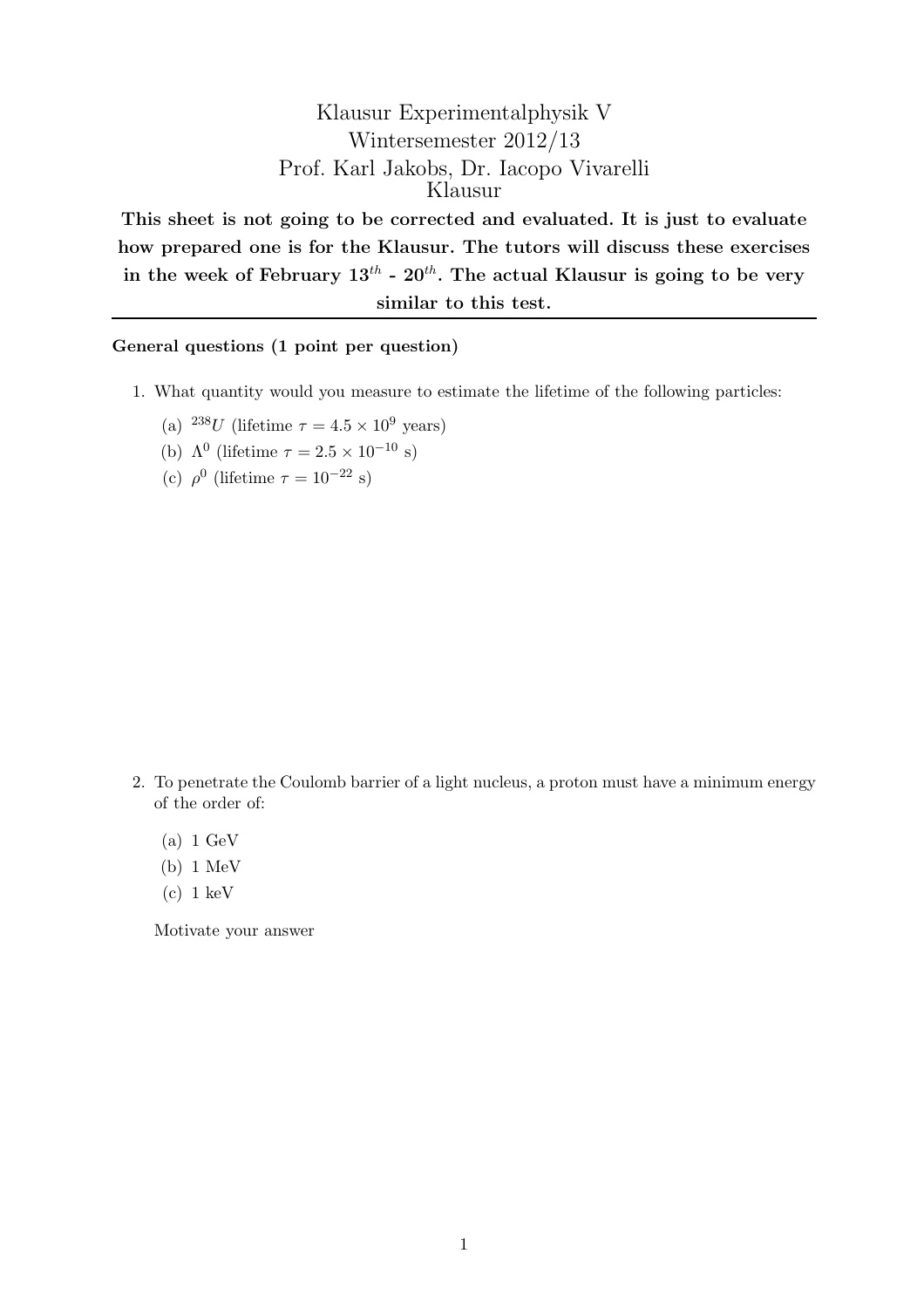3. A nucleus of mass M is initially in an excited state whose energy is  $\Delta E$  above that of the ground state. The nucleus then decays to the ground state emitting a photon with energy hv. Explain why  $h\nu \neq \Delta E$  and estimate  $\frac{h\nu - \Delta E}{\Delta E}$  if  $\Delta E \ll Mc^2$ .

4. In the  $\beta$  decay, the spectrum of the electron shows evidence that it is a three-body decay. Why? Sketch the spectrum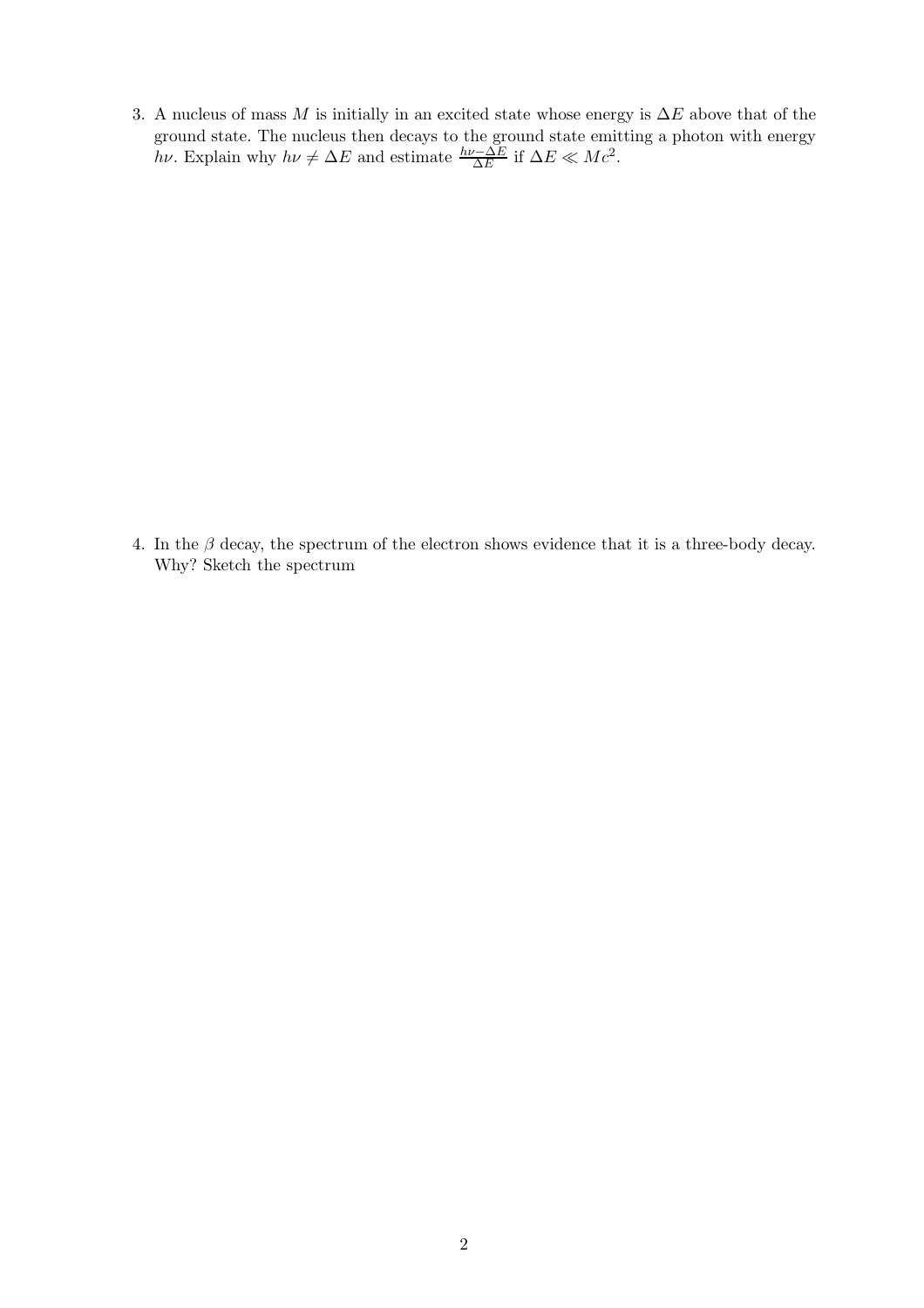5. In the nuclear shell model, orbitals are filled in the order:

$$
1s_{1/2}, 1p_{3/2}, 1p_{1/2}, 1d_{5/2} \tag{1}
$$

<sup>16</sup>O is a good closed shell nucleus and has a spin parity of  $J^p = 0^+$ . What are the predicted  $J^p$  values for <sup>15</sup>O and <sup>17</sup>O?

- 6. List what of the following quantities are conserved respectively by strong, weak and electromagnetic interaction:
	- (a) electric charge
	- (b) baryon number
	- (c) quark flavour
	- (d) angular momentum
	- (e) parity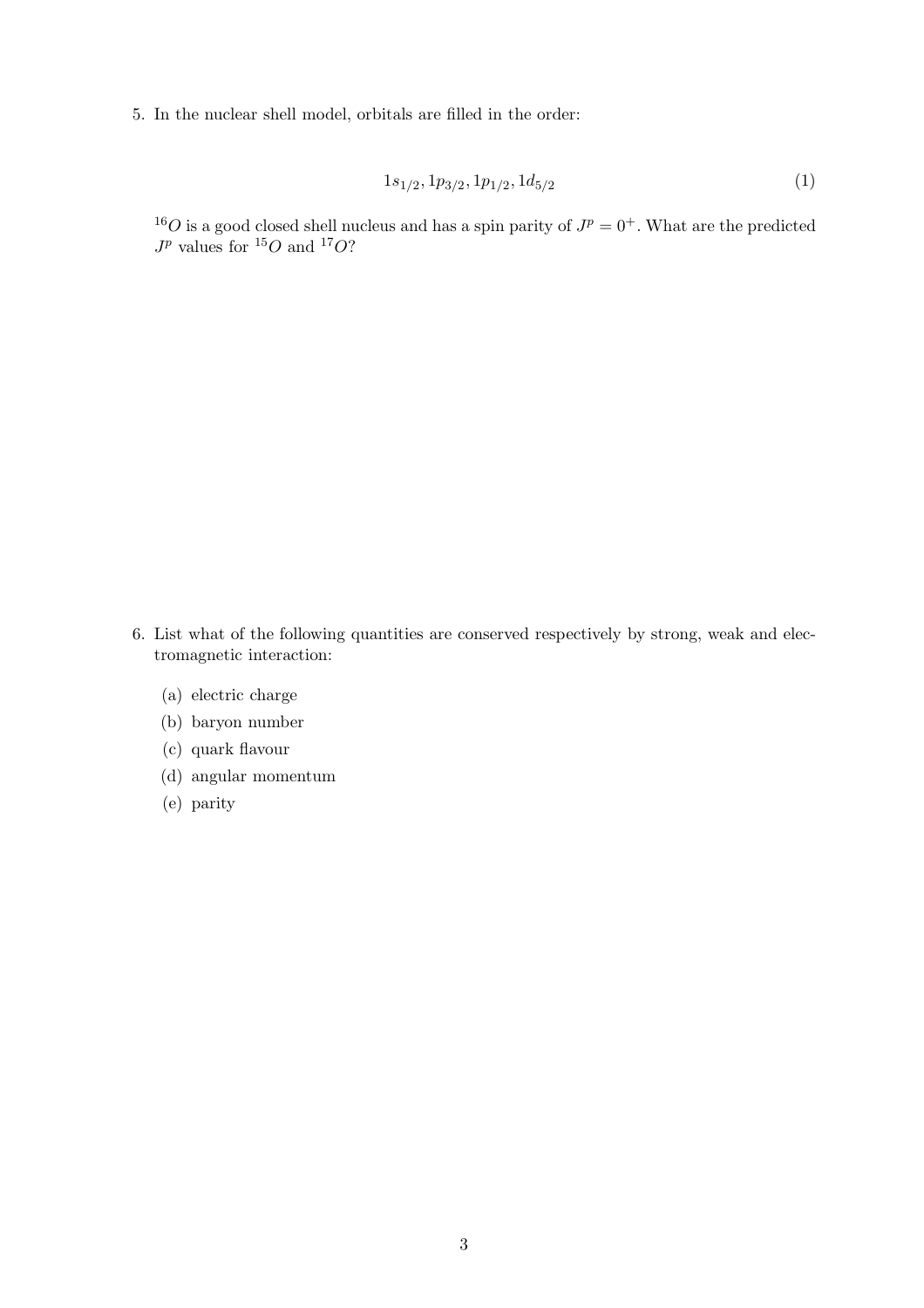7. What is the lifetime of the muon?  $10^9, 10^2, 10^{-2}, 10^{-6}$  s? What type of interaction is responsible for the decay?

8. Give a decay mode with BR > 5% for each of the following particles:  $n, \pi^+, K^0, \mu^-, J/\Psi$ .

9. An experiment is colliding protons and antiprotons at  $\sqrt{s} = 100$  GeV. However, no production of Z bosons (mass of about 90 GeV) is observed. Why?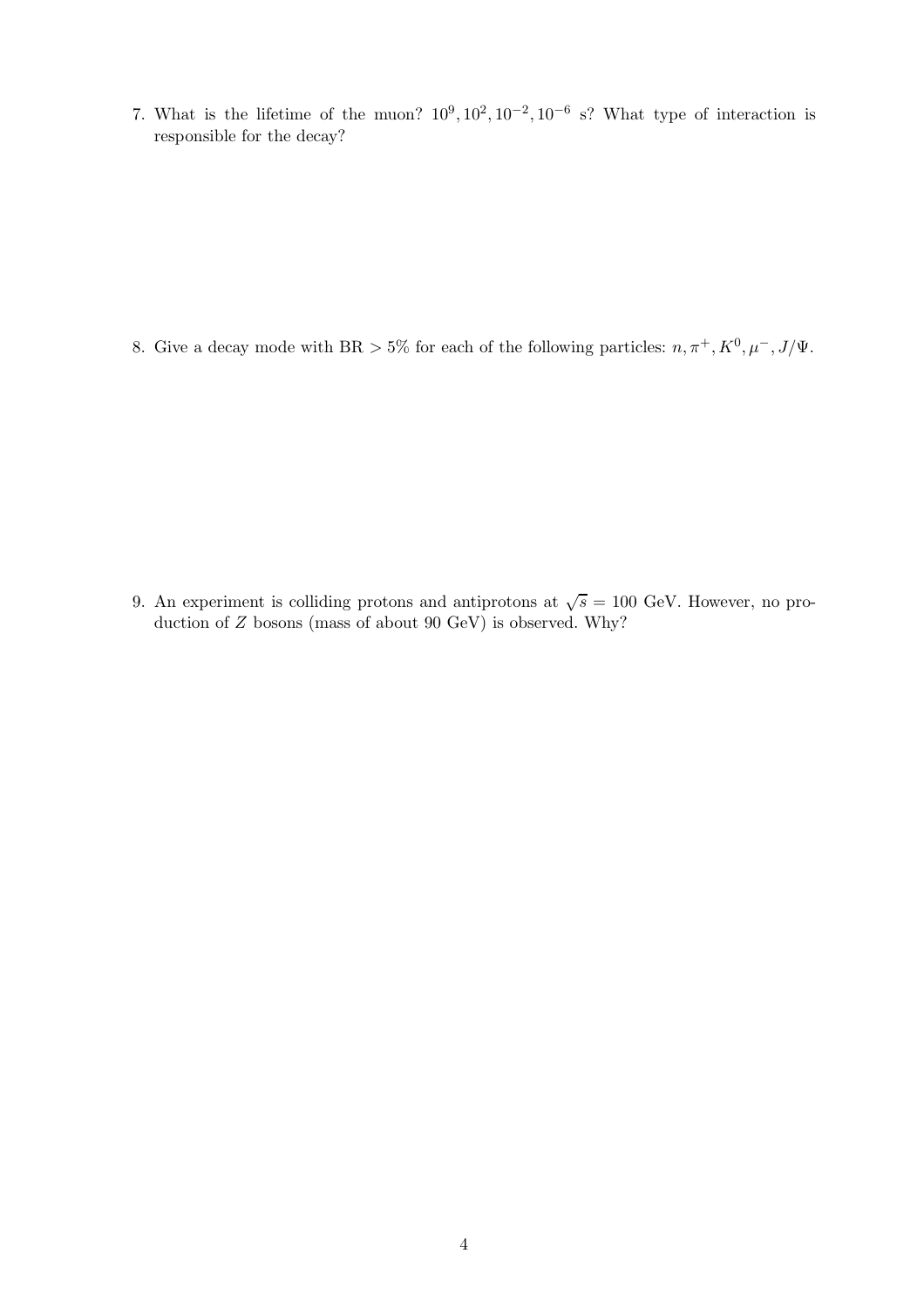## Exercises

## 1. Übung 1  $(3 \text{ points})$

In a neutron-activation experiment, a flux of  $10^8$  neutrons/cm<sup>2</sup> s is incident normally on a foil of area 1 cm<sup>2</sup>, density  $10^{22}$  atoms/cm<sup>2</sup>, and thickness  $10^{-2}$  cm. The target nuclei have a cross section for neutron capture of 1 barn, and the capture leads uniquely to a nuclear state which  $\beta$ -decays with a lifetime of  $10^4$  s. At the end of 100 s neutron irradiation, at what rate will the foil be emitting  $\beta$ -rays?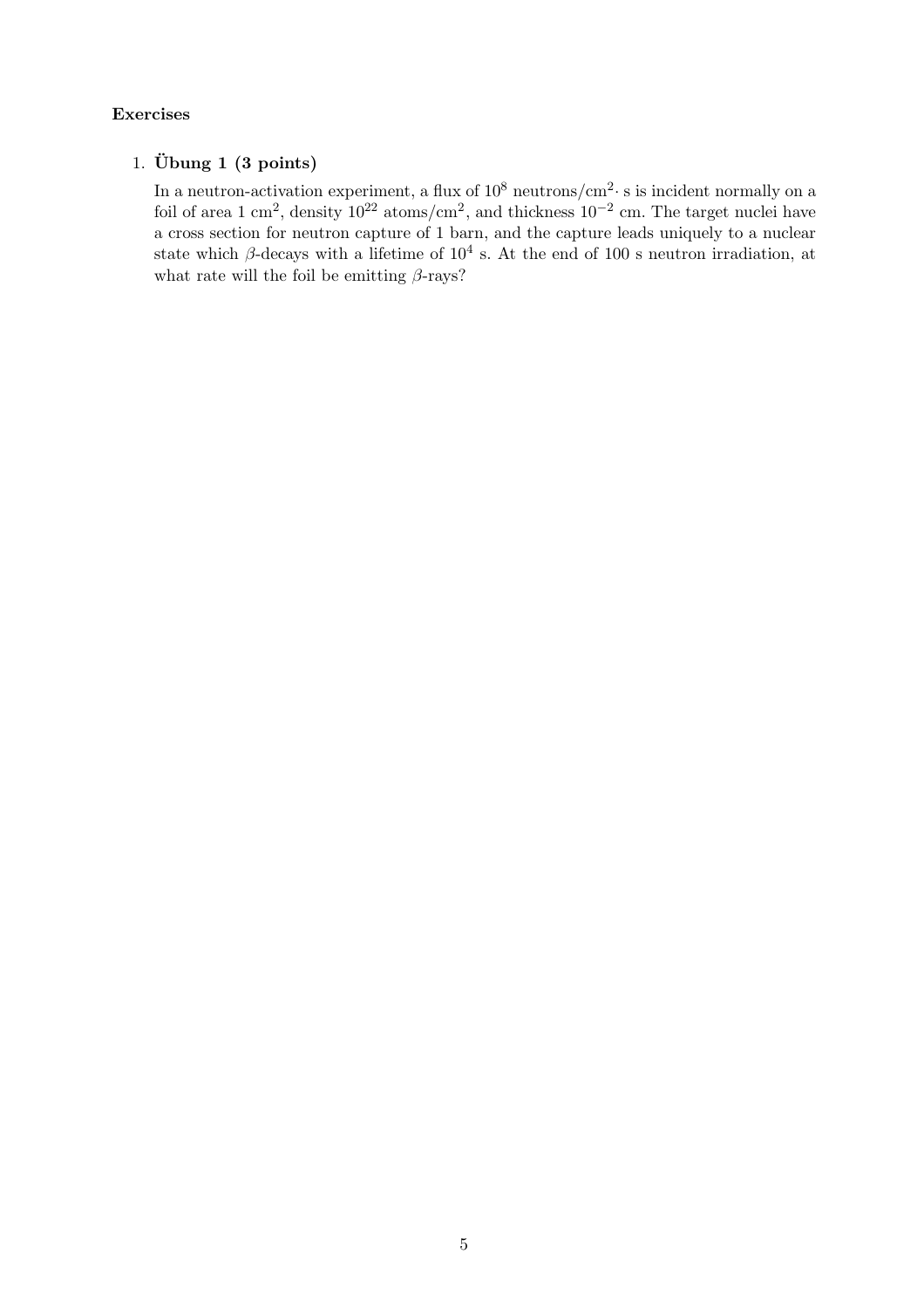2. Übung (3 points) Proton from an accelerator collide with a stationary proton target. What is the threshold energy for antiproton production?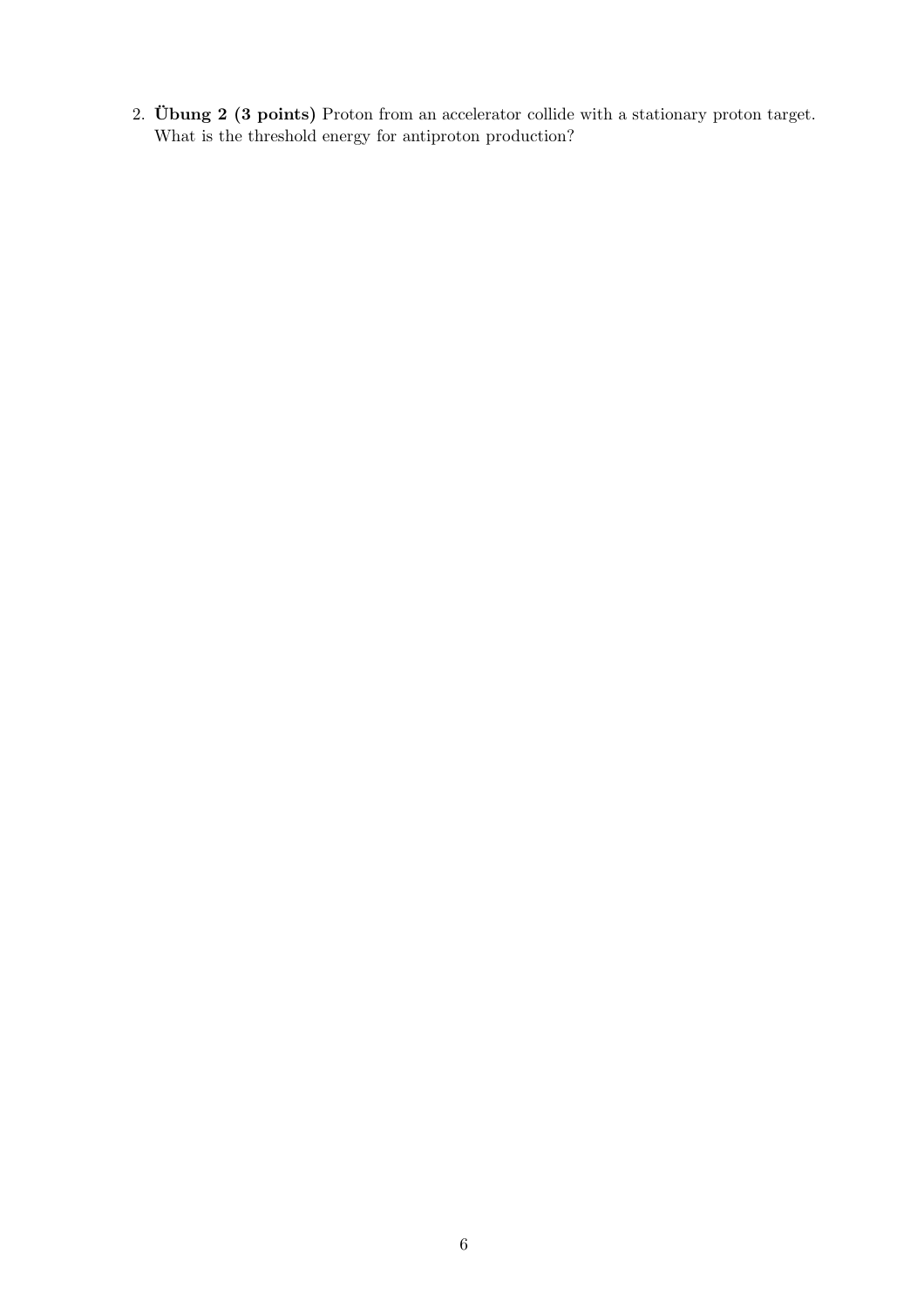- 3. Ubung  $3$  ( $3$  points) For each of the following reactions, indicate if it is allowed or forbidden. If allowed, say which is the interaction (strong, weak, electromagnetic) responsible for it and draw the Feynman diagram. If forbidden, say why.
	- (a)  $\pi^- + p \to \pi^0 + n$
	- (b)  $\pi^0 \to \gamma \gamma$
	- (c)  $\pi^+ \to \mu^+ \bar{\nu}_\mu$
	- (d)  $p + \bar{p} \rightarrow \Lambda^0 \Lambda^0$
	- (e)  $p + \bar{p} \rightarrow \gamma$